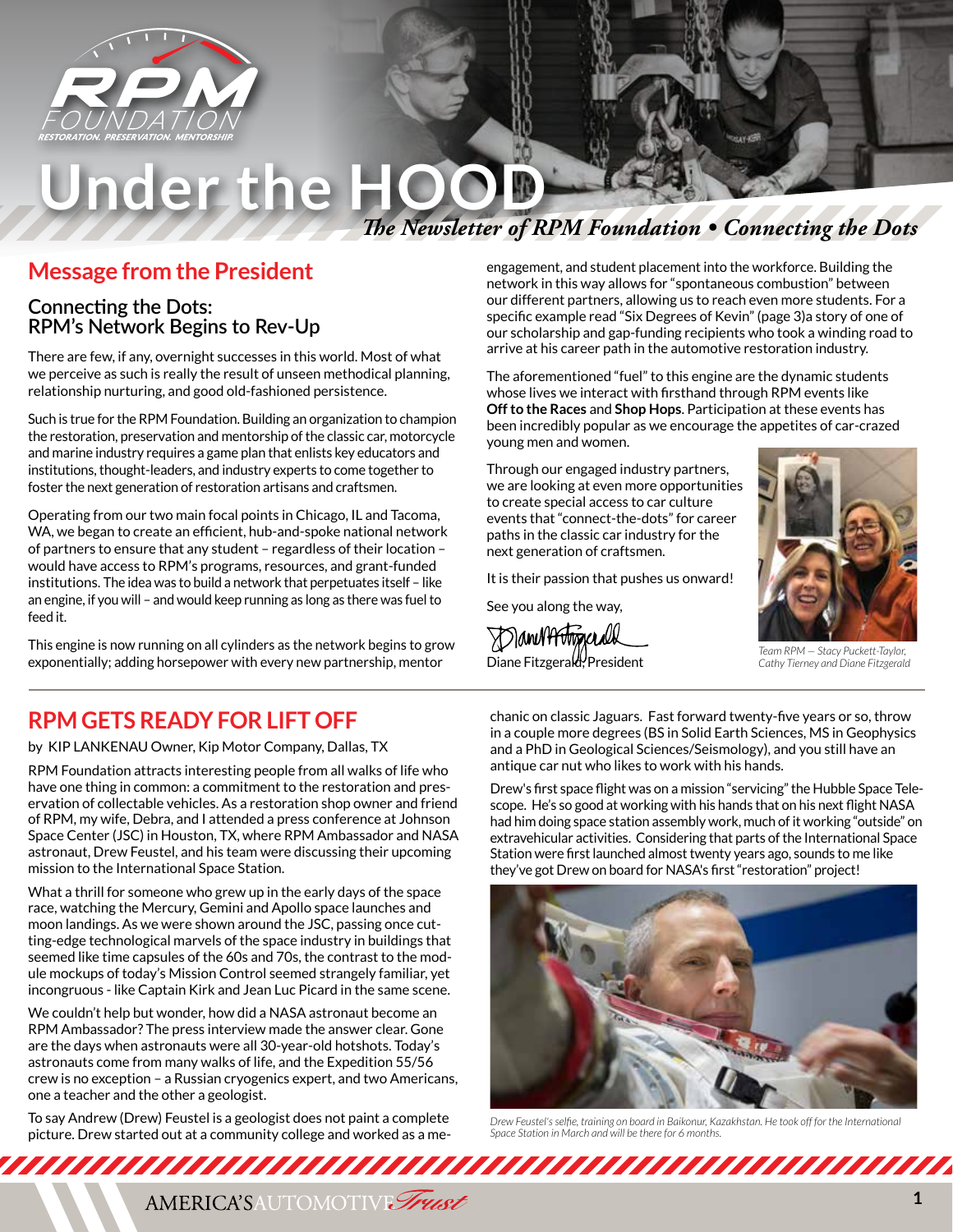# **Under the HOOD**



### **PIT STOP – Racing, Education and RPM**

One of the most important, and admittedly, most fun, parts of my job as Ambassador for RPM Foundation is networking. I like to think of it as

"connecting the dots." And I've been doing it all my life. My career in racing has placed me in front of millions of people through media, organizations and corporations throughout the world, and my two great passions, motorsports and promoting women in sports, have given me incredible opportunities to meet many different people.

My passion for mentoring women goes beyond being a female athlete. First volunteering and later serving in leadership positions with the Women's Sports Foundation, I've been fortunate to learn about the opportunities and challenges women athletes have faced for decades. Attending major sporting events, visiting with government leaders, and meeting Presidents and first ladies at the White House, have given me the chance to listen, learn and share ideas with influential people. We've had the chance to educate each other, increase awareness and connect with ideas and people we might not otherwise know.

It was through networking that I first came in contact with RPM. After years of working in the world of racing and supporting women athletes and learning all I could about them, I turned my attention to education and cars. This is exactly the mission of RPM. I use my many contacts in the world of automobiles to support RPM's mission: linking young people to vintage cars through education.

I've been able to connect the dots in a variety of ways: introducing the idea of restoration curriculum at East Valley Institute of Technology (EVIT) in Mesa, AZ; working with Sportscar Vintage Racing Association



*Lyn St. James and SVRA member Peter Giddings with RPM students in the paddock at Watkins Glen in Upstate New York.*

(SVRA) to support "Off to the Races with RPM" at Road America, Watkins Glen, Sonoma Raceway and Circuit of the Americas; and introducing a number of racers from the vintage racing community to RPM students – a great opportunity for the next generation to meet their future customers.

I believe we always need to keep our ears and eyes open to find ways

to connect people to opportunities they might not be aware of. Through education, awareness and networking we cantruly make a difference.



*Shop Hop Arizona at Vintage Iron with Dana Rapoport's "Bucky", a 1955 Buick Century.*



*Drivers show off their rides at the launch of The Drive Home III, starting at Jason Wenig's The Creative Workshop in Dania Beach, FL*



*Future restoration craftsmen visit Fall-Line Motorsports as participants of Shop Hop MiRPA in Illinois.*

### **DEFINING SUCCESS: NETWORK AND NETWORKING**

In the world of the RPM Foundation, the words "network" and "networking" are not simply throwaway terms; they have specific meanings that are the fundamental pillars of our success.

**Network** /ˈnetˌwərk/ [noun] are the partners in our mission. They are the high schools, tech schools, community colleges, colleges, instructors, collectors, restoration shops, car clubs, ambassadors, racing teams, celebrities, museums, auction companies, automakers, OEM suppliers, publications, journalists, governmental agencies and foundations that

interact for our mutual benefit and to fulfill RPM's mandate to provide career pathways for the next generation of automotive, motorcycle and marine restoration craftsmen. The network is geographically broad and diversified to afford career mobility to students nationwide.

**Networking** /ˈnet-wər-kiŋ/ [verb] is the specific act of providing students with access to RPM's network partners, so that they may achieve their career goals in the restoration field. With basic business introduction skills (business cards, professional attire and polite attitude) students are enabled to put their best foot forward in hopes of securing a job lead, internship placement or full-time employment through an RPM partner. Successfully-placed students are then asked to act as RPM ambassadors, giving back-to and strengthening the network and continuing to draw upon the network relationships to further their professional careers.



2702 East D Street, Tacoma, WA 98421 Toll Free: 855.537.4579 **Email:** info@rpm.foundation Website: www.rpm.foundation<br>FOUNDATION ANDELLA ANDELLA ANDELLA ANDELLA ALLA ANDELLA ANDELLA ANDELLA ANDELLA ANDELLA ANDELLA ANDELLA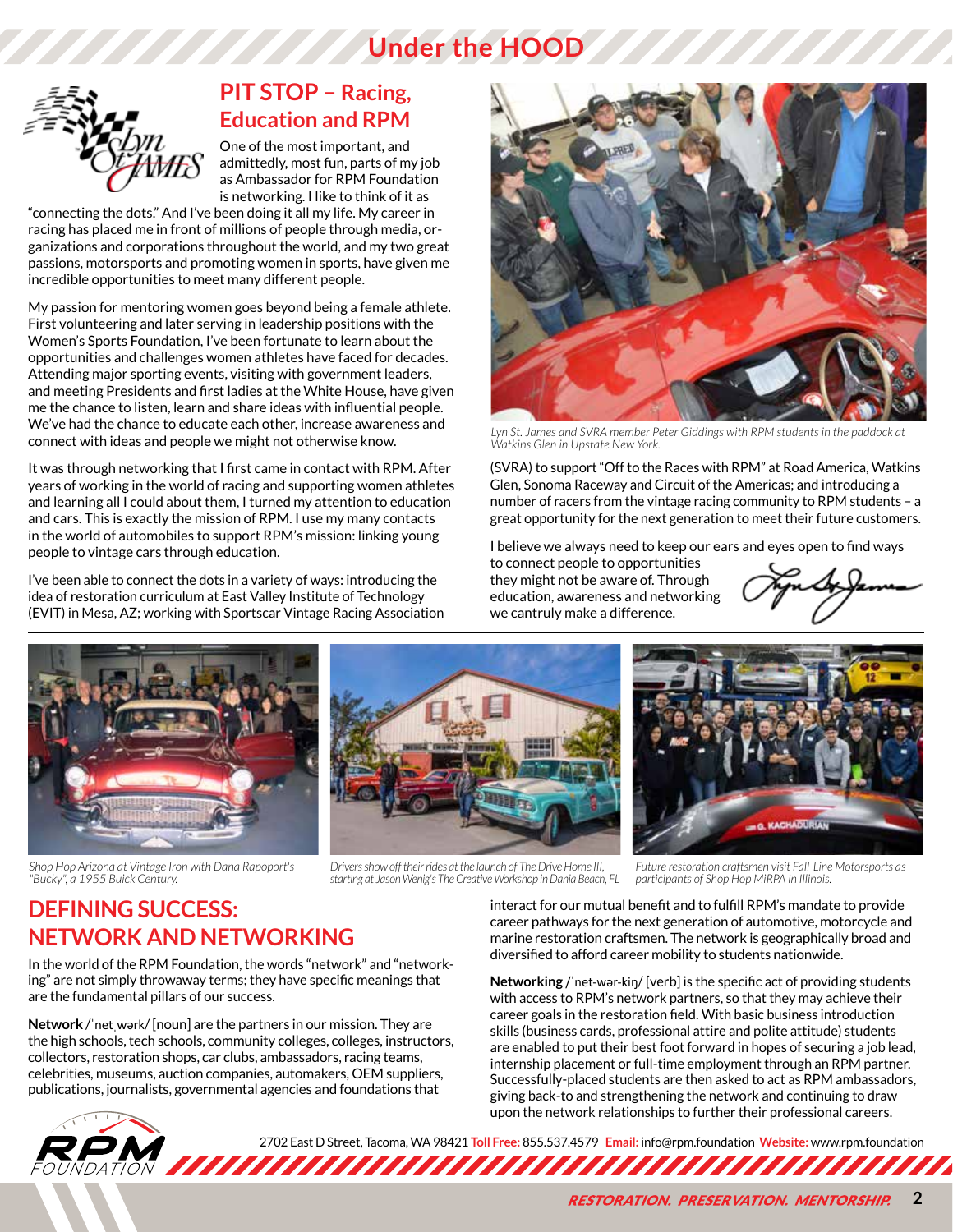# **Under the HOOD:** *Student Spotlight*

### **STUDENT SPOTLIGHT: Kevin Kyle**

#### **What He Didn't Know He Learned Through Networking… Kevin Kyle's story.**

by BILL HALL Collector, Elkhart Lake, WI

Two years ago, Kevin Kyle had never even heard of the Automotive Restoration Technology program at the Pennsylvania College of Technology. Growing up only a few hours away in Hatfield, PA, the 19-year-old was planning to study high-performance motorsports technology at another school. Long story, short, Kevin is currently in the final semester of his Associate Degree program at Penn College. (see box below)

Along with taking on side-jobs in bodywork and paint to help pay the bills, Kevin enjoys working on his daily-driver 1991 Chevy S-10 pickup truck and his 1970 Chevrolet Camaro, which he is restoring to look like the Trans-Am racers of the early Seventies.

Thanks to a gap-funding scholarship from RPM, he completed a 7-week summer internship with K&T Vintage Sportscars of Allentown, PA. K&T's Ken Beck works closely with Penn College and the local car clubs to support young people getting into the restoration industry. "It's hard for a young person to break in," said Beck. "They can't get a job without experience, because you can't run a business and be a training facility at the same time. We rely on the schools to give them at least some techniques to make them useful in the shop."

"The youngest guy in the shop is 25 years old. The rest of the guys are 65 or older. So, you can see the need for what RPM is doing. There is a wealth of experience in the shop for the right young person to draw from," added Beck.

"RPM has been great in connecting students with shop internships. If Kevin sticks with it and accumulates experience, he will do very well in the restoration business," said Beck.

# **SIX DEGREES OF KEVIN**

#### **One student's story of putting the RPM network to work.**

**Kevin Kyle's situation was identical to that of countless other young people graduating from high school. Unsure about college but expressing a general interest in cars and the trades, Kevin was at a crossroads – until an extraordinary sequence of conversations at car events and programs brought him into the RPM Foundation's network and set him on a career path as an automotive restoration craftsman.**

**The story has its unlikely beginnings in the retirement community of Sun City West, AZ. Resident Herb Clark had set out to organize an effort to construct an automotive restoration facility on the campus of his community's recreation center. Applying for a grant through the RPM Foundation, he was denied (RPM's grants target vocational education and career pathways, not hobbyists). Nonetheless, he remained in the orbit of the foundation – eventually being recruited as an RPM Ambassador due to his exceptional networking and organizational skills, and his passion for classic cars and helping young people.**

**Herb introduced his friend, Jim Denneny, to RPM at the Arizona Concours d'Elegance. Jim owns and operates Auto Tech Systems in St. Louis, MO, which sells car lifts and caters to the classic car hobbyist.**

**Enter Bobby Mudd, a college-age car enthusiast and neighbor of Herb Clark at his second home in St. Louis. Bobby was introduced to RPM** 



*Kevin Kyle and his daily-driver — his 1991 Chevy S10 that he restored. Here he is outside his stepdad's hot rod shop in Hasboro, PA. Wall graffitti was commissioned.*

# **Mapping RPM & Kevin's Network**



**by Herb, and brought on as an intern to represent RPM during Arizona Car Week. That week gave Bobby a chance to meet and network with a number of RPM's industry contacts, one of whom – Jim Denneny – offered a summer internship to Bobby at his St. Louis car lift company.**

**Jim Denneny was so impressed with RPM's national program of finding and placing vocational students with "heritage in the heart," that Jim started spreading the word about RPM on his own.**

**Still following? One of the people Jim spoke to about RPM was his sister, Carol Clark, and her son, Kevin Kyle in Hatboro, PA. Although accepted to an automotive program at Ohio Technical College in Cleveland, OH, he had reservations about leaving his hometown. Carol and Kevin contacted RPM to review other schools' automotive restoration programs, and attended a VIP tour of nearby Pennsylvania College of Technology along with three other families arranged by the RPM Foundation.**

**"I didn't have a clue that this program existed until the RPM Foundation told me about it," said Kevin. Thanks to RPM, Kevin found that his ideal career path was (less than) six degrees of separation away.**

*Postscript: Kevin is now nearly finished with the last year of his Associate's Degree program in Automotive Restoration at Penn College and has interned with another RPM partner, K&T Vintage Sports Cars. Herb Clark successfully oversaw completion of his Auto Restoration Club's 6,000 sq. ft. restoration facility in Sun City West. Jim Denneny expanded his business to Phoenix, AZ and hired Bobby Mudd full-time after he graduated from college. Carol Clark and her husband own and operate a hot-rod shop.*

2702 East D Street, Tacoma, WA 98421 **Toll Free:** 855.537.4579 **Email:** info@rpm.foundation **Website:** www.rpm.foundation